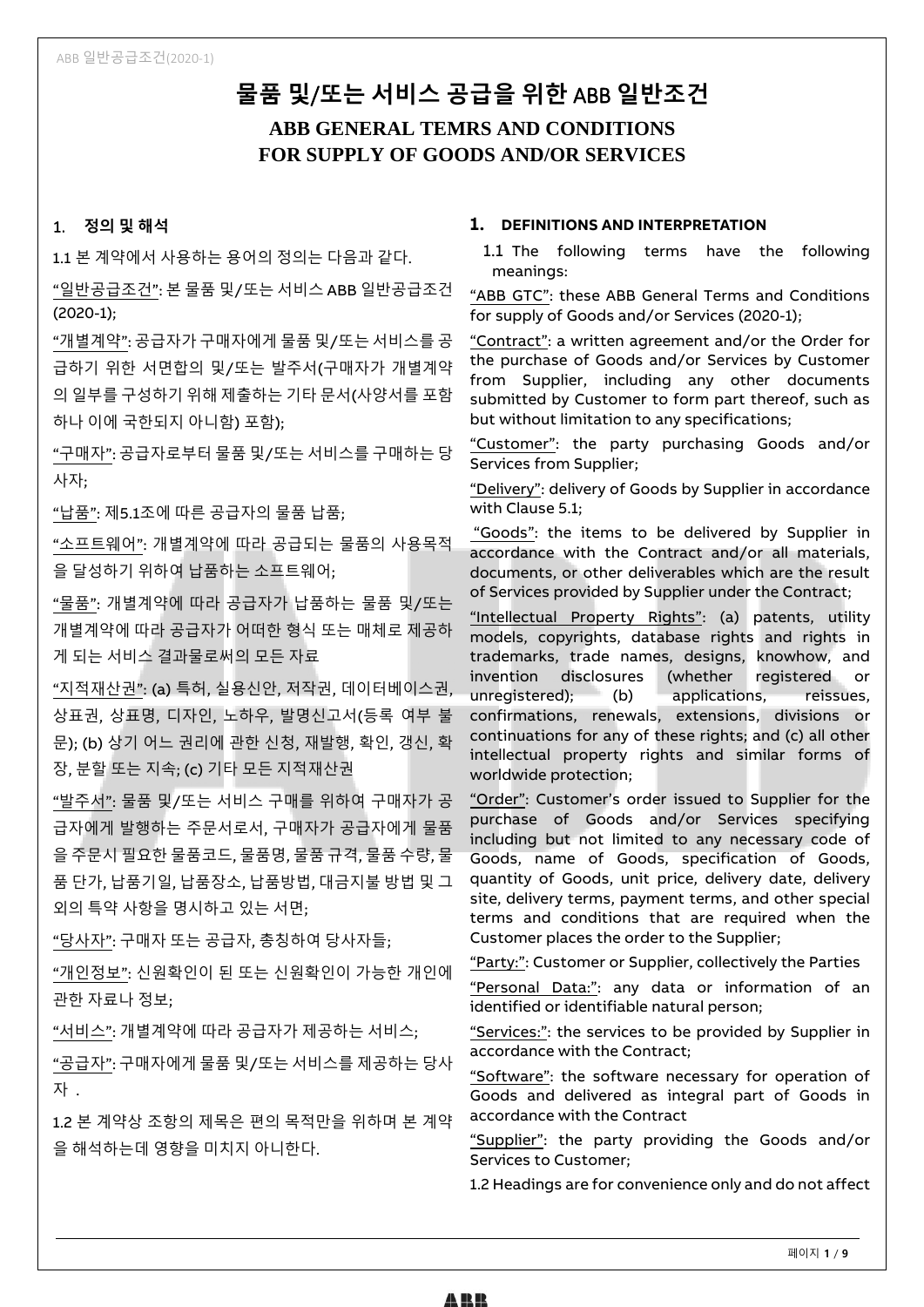# 2. **적용**

2.1 본 일반공급조건에 규정된 내용은 양 당사자들간의 별도 서면 합의가 없는 한, 당사자들간에 체결되는 개별계약 또는 구매자가 발행하는 발주서에 각 적용된다. 단, 개별계약 또 는 발주서의 내용과 본 계약의 내용이 충돌하는 경우, 개별 계약 또는 발주서가 우선한다.

2.2 구매자가 본 일반공급조건에 대한 수정 또는 거부 의사 표시 없이 발주서를 발행한 경우, 본 일반공급조건이 구매자 와 공급자 간에 합의된 것으로 간주된다.

2.3 본 계약의 유효기간 이전의 계약 종료는 제13조에 따른 다. 본 조에 따른 본 계약의 실효 시 존속하는 발주서에 대한 본 계약의 유효기간은 당해 발주서의 존속기간까지 계속되 는 것으로 한다.

# 3. **발주서의 승낙 및 계약 변경**

3.1 구매자는 거래 내용을 기재한 발주서를 발급하고, 공급 자가 이를 수령한 날로부터 [5]일 이내에 거부 의사 표시를 하지 않는 한, 해당 주문서는 공급자가 이를 수령한 날 승낙 한 것으로 본다

3.2. 발주서에는 발주 년월일, 물품의 명칭, 사양, 수량, 단가, 금액, 납기, 납품 장소, 검사 방법 및 시기, 지체상금 요율, 기 타 발주 조건 등을 정하여야 한다.

3.3. 본 계약 및 개별계약의 내용 변경 및 추가는 각 당사자의 권한 있는 대표가 날인한 서면을 통하여만 그 효력이 있다.

# 4. **물품 및/또는 서비스 대금의 지급, 청구**

공급자는 발주서 또는 개별계약에 기재된 조건에 따라 물품 및/또는 서비스 대금을 서면으로 청구하고, 구매자는 물품 및/또는 서비스 대금을 지급한다.

# 5. **납품, 서비스의 이행**

5.1 공급자는 개별계약에 따라 물품을 납품하고 서비스를 제 공한다. 물품은 개별계약에 기재된 납품장소로, 또는 기재가 되지 않을 경우 INCOTERMS 2020<mark>( )</mark>에 따라 납품된다.

5.2 서비스는 개별계약에 기재된 장소 또는 기재되지 않은 경우 구매자의 사업장에서 제공된다.

5.3 구매자의 요청 또는 귀책 또는 제14.1조에 의한 불가항력 사태로 인하여 납품이 지연된 경우, 공급자는 납품 일정을 연 기할 수 있으며, 일정 지연에 따라 발생한 추가 비용을 구매 the interpretation of the ABB GTC.

#### **2. APPLICATION**

2.1 Unless agreed otherwise in writing, ABB GTC governs the Contract and/or Order issued by the Customer to the Supplier. In case any inconsistency between ABB GTC and Contract or Order, Contract or Order shall prevail.

2.2 If the Customer issues the Order without any deviations or intention of refusal to ABB GTC, ABB GTC is deemed agreed between the Supplier and the Customer.

2.3 Clause 13 shall apply for termination of the Contract before the Contract is expired. Notwithstanding any expiration of this Contract under this Clause, this Contract shall remain in effect until the expiration of any applicable Order placed prior to the expiration of this Contract.

# **3. ORDER ACKNOWLEDGEMENT AND AMENDMENTS**

3.1 Unless the Supplier rejects any terms of the Order in writing within five (5) days from the receipt of the Order, such Order shall be deemed accepted by the Supplier.

3.2 The order date, name of Goods, specification, quantity, unit price, total price, delivery site, inspection, liquidated damages, and other terms and conditions shall be specified in the Order.

3.3 Any amendments to ABB GTC and the Contract and/or the Order shall only be valid if agreed in writing by authorized representatives of both Parties.

#### **4. PAYMENT, INVOCING**

The Supplier shall issue an invoice in writing and the Customer shall pay for the Goods and/or Services in accordance with the terms and conditions specified in Contract and/or Order.

#### **5. DELIVERY, PERFORMANCE OF SERVICES**

5.1 The Supplier shall supply the Goods and/or Services in accordance with the Contract. The Goods shall be delivered to the place defined in the Contract or, if no such place has been defined, the Goods shall be delivered in accordance with INCOTERMS 2020 $($ ).

5.2 The Services shall be provided at the place specified in the Contract or, if no such place has been defined, to the Customer's place of business.

5.3 If delivery is delayed due to the Customer's request, or default, or Force Majeure events according to Clause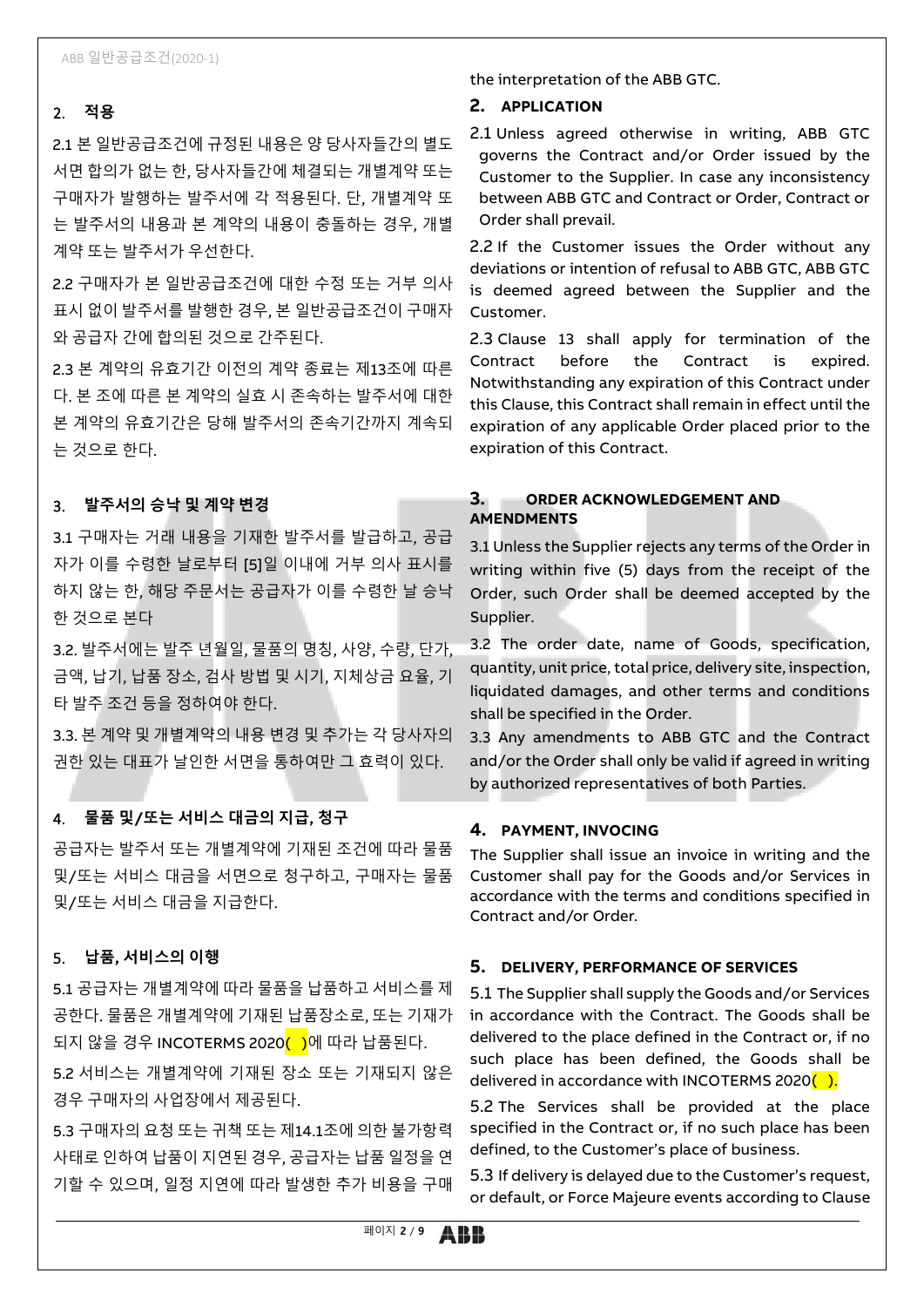자에게 청구할 수 있다.

5.4 공급된 물품의 위험 및 소유권은 제5.1조에 따라 구매자 가 정한 납품장소에 이를 인도한 때 구매자에게 이전한다.

# 6. **승인**

6.1 개별계약에서 달리 합의되지 않는 한, 공급자가 물품의 납품 및/또는 서비스 제공을 완료한 후, 구매자는 [10]일(역 일 기준) 이내에 물품/및 또는 서비스를 검사 또는 시험하고 공급자에게 결과를 통지하여야 한다. [10]일 이내에 결과를 통지하지 않는 경우 해당 물품 및/또는 서비스는 구매자에 의해 승인된 것으로 간주된다.

6.2 검사 결과 물품이 발주서에 명시된 기술사양에 부합하지 않아 불합격될 경우 공급자는 납품기일 내에 해당 물품을 수 리 또는 대체 후 다시 검사를 받을 수 있다.

# 7. **지체상금**

7.1 물품의 납품 및/또는 서비스의 제공이 공급자의 귀책으 로 인해 지연된 경우, 구매자는 공급자에게 지체일당 해당 지 체된 물품 및/또는 서비스 대금의 1/1000에 해당하는 금액 을 지체상금으로 청구할 수 있다. 단, 총 지체상금은 해당 지 체된 물품 및/또는 서비스 대금의 5%를 초과할 수 없다.

7.2 위 지체상금은 물품의 납품 및/또는 서비스 제공 지연에 대한 구매자의 유일하고 배타적인 구제책에 해당한다.

# 8. **하자보증 및 구제책**

8.1 개별계약에서 달리 정함이 없는 한, 하자보증기간은 개 별계약에 따른 물품의 납품 후 [18]개월 또는 승인 후 [12]개 월 중 먼저 도래하는 기간으로 한다.

8.2 하자보증 기간 중, 납품한 물품에 구매자의 책임없 는 하 자가 발생한 경우, 구매자는 즉시 공급자에게 해당 사실을 통 지하고, 공급자는 공급자의 재량과 비용으로 해당 제품을 수 리하거나 대체 공급하여야 한다. 보증기간내에 수리되거나 교체되는 부품이나 구성요소가 있더라도 최초 보증기간 내 의 나머지 기간에 대한 보증만 제공된다.

8.3 공급자의 하자보증의무는 물품 및/또는 서비스의 하자 에 대한 구매자의 유일하고 배타적인 구제책에 해당한다.

8.4 공급자가 본 조에 따라 제공하는 하자보증은 다음과 같 은 사유로 발생한 하자에 대해서는 적용되지 아니한다.

(i) 구매자의 과실 또는 고의에 의한 손상;

(ii) 물품의 정상적인 마모;

14.1, the Supplier is entitled to adjust the delivery schedule accordingly and/or claim for any additional cost and expenses incurred by such extension

5.4 Title and risk of Goods passes to the Customer at Delivery to the Customer in accordance with the Clause 5.1

### **6. ACCEPTANCE**

6.1 Unless otherwise agreed in the Contract, the Customer shall inspect or test the Goods and/or Services and notify the result to the Supplier within ten (10) days (calendar day) after the Supplier completes the delivery of Goods and/or performance of Services. If the Customer fails to notify the results within ten (10) days, the Goods and/or Services shall be deemed to have accepted by the Customer.

6.2 If any Goods fail to pass the inspection due to non -conformance with the technical specification specified in the Order, the Supplier shall either rectify or replace such Goods and may request the inspection within the delivery date.

# **7. LIQUIDATED DAMAGES**

7.1 In the event of any delay in Delivery of Goods and/or Services due to the Supplier's default, the Customer is entitled to claim liquidated damages to the Supplier at the rate of 0.1% of the contract price of the delayed part of the Goods and/or Services for each day of delay, provided that maximum liquidated damages shall not exceed 5% of contract price of the delayed part.

7.2 The foregoing liquidated damages is the Customer's sole and exclusive remedy arising from or in connection with delay in delivery of Goods and/or Services.

# **8. WARRANTY AND REMEDIES**

8.1 Unless otherwise agreed in the Contract, the warranty period is [18] months from Delivery in accordance with the Contract or [12] months from acceptance, whichever comes earlier.

8.2 During the warranty period, if any defect not attributable to the Customer is found, the Customer shall promptly give the Supplier a notice stating the nature of such defect, and the Supplier shall at its cost, repair or replace at the Supplier's option, such defect. If there is any repaired/replaced parts during the warranty period, the Supplier shall provide the warranty for such repaired/replaced parts for the rest of original unexpired warranty period.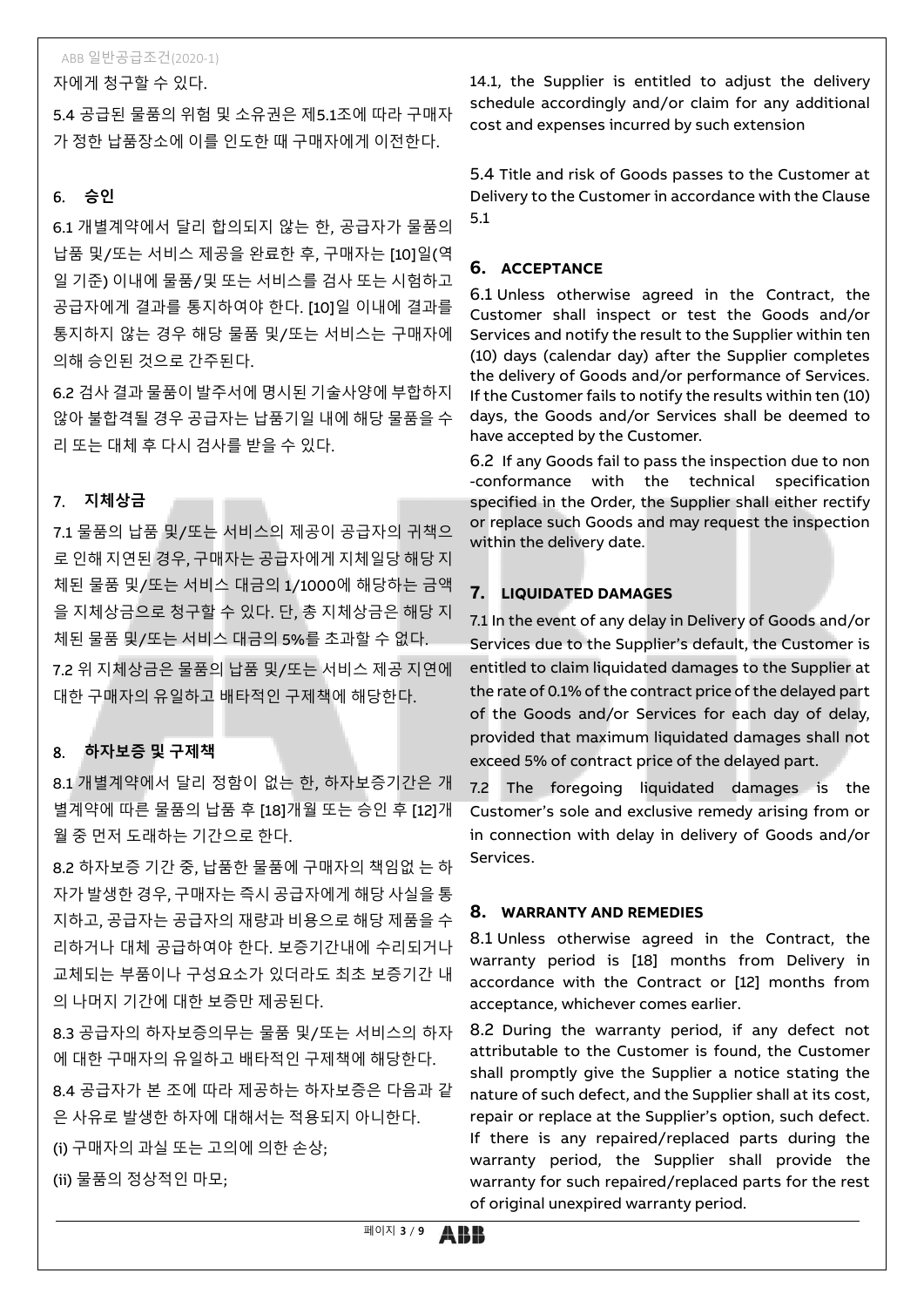(iii) 장비의 잘못된 조작이나 남용;

(iv) 공급자의 동의 없이 구매자 또는 제3자가 행한 수정 혹 은 변경;

(v) 구매자가 적절한 전력, 온도 및 습도 제어를 포함한 이에 국한되지 않는 공급자의 지시에 따라 환경조건을 유지하지 못한 경우;

(vi) 제3자에 의한 재판매를 위해 제작되는 사용자 맞춤형 장 비에 대하여 제3자 제조업체가 보증 또는 보증의 혜택을 제 공하는 경우;

(vii) 그 밖의 공급자의 귀책사유가 아닌 사유로 발생한 하자 의 경우

#### 9. **지적재산권**

9.1 공급자는 소프트웨어를 포함한 물품의 지적재산권을 사 용할 수 있는 비독점적인 라이선스(단, 복제 또는 양도할 수 있는 권리는 포함되지 아니함)를 구매자에게 부여하거나, 아 니면 그 라이선스가 구매자에게 부여되도록 주선한다.

9.2 개별계약 이전에 또는 개별계약 외적으로 공급자가 생성 하였거나 라이선스를 가지는 물품의 지적재산권("기존 지적 재산권")은 여전히 공급자(또는 제3자 소유자)에게 귀속된 다.

# 10. **규정의 준수, 청렴성**

10.1 양 당사자는 각 당사자가 해당 법(부정청탁 및 금품등 수수의 금지에 관한 법률, 미국해외부패방지법, 2010년 영 국부패방지법 및 해당될 경우, OECD외국공무원에 대한 뇌 물제공행위 방지에 관한 협약을 이행하는 회원국 및 조약국 에서 제정하는 법률 등을 포함하나 이에 국한되지 않음)에 반하는 방식으로 고객, 정부 공무원, 또는 각 당사자의 대리 인, 이사, 직원, 또는 기타 당사자에게 금전, 선물, 기타 약정 을 직접 또는 간접적으로 제공하지 않을 것이며, 각 당사자 는 다른 사람이 직접 또는 간접적으로 전술된 행위를 할 것 이라는 사실을 알지 못함을 보장한다. 또한 양 당사자는 뇌 물수수 및 부패에 관한 모든 해당 법, 규정, 조례, 규칙을 준 수한다.

### 11. **기밀유지, 데이터 보안 및 보호**

11.1 양 당사자는 개별계약과 관련하여 취득하는(개별계약 승인 이전 또는 이후 불문함) 일체의 정보와 제품 및/또는 기 술에 대한 기타정보를 제3자에게 공개하지 않으며, 위 정보 의 어떠한 부분도 본 계약에 따른 각 당사자의 의무를 수행

8.3 The foregoing warranties are the sole and exclusive remedies for the Customer in respect of any defects to the Goods and/or Services.

8.4 The Supplier shall not be responsible for any defect arising from following causes;

(i) any defect arising from the Customer's negligence or willful misconduct

(ii) normal wear and tear;

(iii) incorrect operation or misuse of Goods

(iv) any repair or remedy performed by the Customer or a third party without the Supplier's consent;

(v) the Customer fails to maintain the adequate environmental conditions in accordance with the instructions provided by the Supplier including but not limited to maintaining proper electric power, temperature, or humidity;

(vi) in case a third-party manufacturer who manufactures any customized goods for the purpose of resell provides the warranty or warranty equivalent to benefit to the Customer;

(vii) any defect arising from causes not attributable to the Supplier

#### **9. INTELLECTUAL PROPERTY RIGHTS**

9.1 The Supplier hereby grants Customer, or undertakes to procure that Customer is granted, nonexclusive license to use (but, right to duplicate or right to transfer is not included) the Intellectual Property Rights in the Goods, including Software, if any.

9.2 Intellectual Property Rights in any Goods created by or licensed to Supplier prior or outside a Contract (Pre-Existing IPR) will remain vested in Supplier (or the thirdparty owner).

# **10. COMPLIANCE, INTEGRITY**

10.1 Both Parties warrant that each will not, directly or indirectly, and that each has no knowledge that other persons will, directly or indirectly, make any payment, gift or other commitment to its customers, to government officials or to agents, directors and employees of each Party, or any other party in a manner contrary to applicable laws (including but not limited to the Korea's Improper Solicitation and Graft Act, the U. S. Foreign Corrupt Practices Act, the UK Bribery Act 2010 and, where applicable, legislation enacted by member states and signatories implementing the OECD Convention Combating Bribery of Foreign Officials), and shall remain fully compliant with all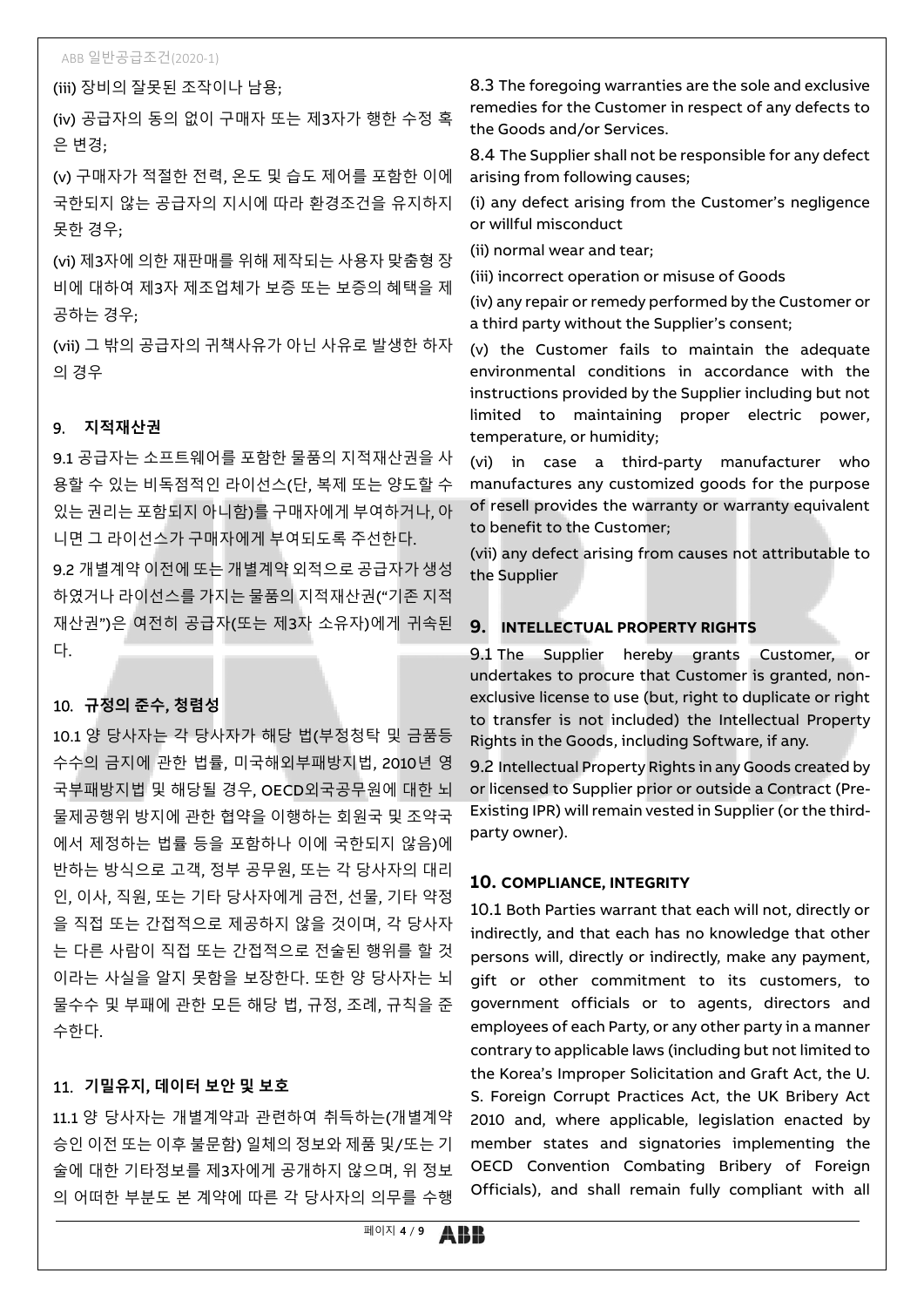하는 것을 제외하고는 어떠한 목적으로도 사용할 수 없다. 일 방당사자는 본 계약 또는 개별계약 이행을 위해 공개할 필요 가 있는 경우, 상대방 당사자의 사전 서면승인을 얻어, 일방 당사자의 직원, 대리인, 또는 하수급인이나 기타 3자에게 필 요한 범위내에서 정보를 공개할 수 있다. 이러한 경우, 기밀 정보 수령당사자는 상기 직원, 대리인, 하수급인, 또는 기타 제3자가 수령당사자에게 적용되는 기밀유지 의무와 동일한 의무에 적용을 받고 이 의무를 준수하도록 보장한다.

11.2 일방당사자가 상대방 당사자에게 개인정보를 제공 또 는 공개하는 경우, 양 당사자는 유럽연합의 개인정보 보호법 령(General Data Protection Regulation)과 대한민국의 개 인정보보호법을 비롯한 개인정보보호와 관련된 일체의 적 용법령을 준수해야 한다.

# 12. **손해배상**

12.1 개별계약을 포함한 본 계약상 의무의 이행 또는 불이행 에 의하여 발생하는 일체의 배상/보상 청구와 관련된 공급 자, 또는 그의 대리인, 고용인, 하도급업자 및 공급 협력업체 의 법적 책임은 총 개별계약금액을 넘지 아니하며, 개별계약 이 중도에 해지된 경우에는 실제 지급된 금액을 넘지 아니한 다.

12.2 어떠한 경우에도, 이익의 손실, 수익의 손실, 권한상의 손실, 사용상의 손실, 고장시간의 비용, 기대되는 수익의 손 실, 운용비용의 증가 등 일체의 특별, 간접 또는 결과적 손해 는 배상 또는 보상하지 아니한다.

12.3 본 계약을 구성하는 문서에 본 제12조의 법적 책임제한 조항과 상충되거나 불일치하는 규정이 있는 경우, 본 제12조 가 우선하여 적용된다.

# 13. **계약의 해제/해지**

13.1 구매자는 발주서 발행 이후 이를 임의로 해지할 수 없다. 그러나 구매자의 불가피한 사정으로 인하여 해지하고자 하 는 경우, 구매자가 공급자에게 지급해야 하는 위약금은 공급 자가 구매자의 해지통지를 수령한 날을 기준으로 다음과 같 이 산정된다.

(i) 발주서 발행일로부터 7일 이내 해지 통지 수령: 계약금액 의 65%

(ii) 발주서 발행일로부터 7일 이후, 1달 이내 해지 통지 수령: 계약금액의 90%

(iii) 발주서 발행일로부터 1달 이후 해지 통지 수령: 계약금 액의 100%

applicable laws, regulations, ordinances and rules regarding bribery and corruption.

# **11. CONFIDENTIALITY, DATA SECURITY, DATA PROTECTION**

11.1 Both Parties shall keep in strict confidence and shall not disclose all Data, and any other information concerning the product and/or technologies that each Party obtains by the other Party in connection with the Goods and/or Services (whether obtains before or after acceptance of the Contract) and shall not be use such confidential information other than the purpose of the Contract. If disclosing such confidential information is required for the performing of the Contract, one Party shall restrict disclosure of such confidential information to such of its employees, agents, or subcontractors with the prior consent of the other Party. In such case, the one Party shall ensure that such employees, agents, subcontractors or other third parties are subject to and comply with the same obligations of confidentiality as applicable to the disclosing Party and will be liable for any unauthorized disclosures.

11.2 If one Party discloses Personal Data to the other Party, both Parties shall comply with all applicable data protection laws and regulation including but not limited to the General Data Protection Regulation (EU) and Personal Information Protection Act under the laws of Republic of Korea.

# **12. LIABILITY**

12.1 The liability of the Supplier, its agents, employees, subcontractors and suppliers with respect to any and all claims arising out of the performance or nonperformance of obligation under this ABB GTC including the Contract shall not exceed the total Contract price or, if terminated prematurely, the actual price paid to the Supplier.

12.2 In no event, neither Party shall be liable for loss of profit, loss of revenues, loss of authority, loss of use, downtime costs, loss of anticipated savings, increased costs of operation or for any special, indirect or consequential damage, loss of any nature whatsoever.

12.3 This Clause 12 shall prevail over any conflicting or inconsistent provisions contained in any of the documents comprising the Contract.

# **13. TERMINATION**

13.1 The Customer may not terminate the Contract for its convenience. However, if for any inevitable reasons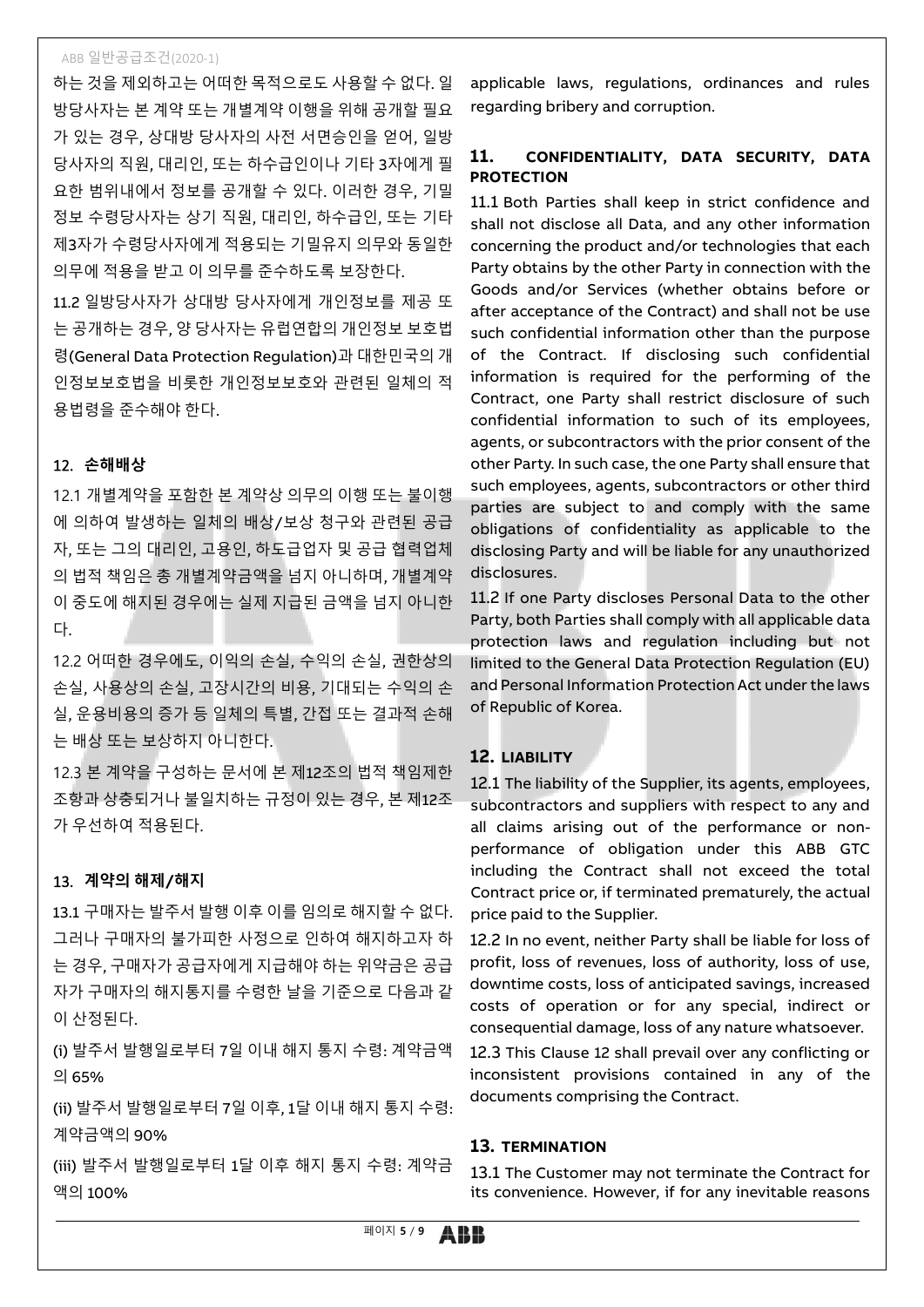13.2 다음 각 호 사항에 대해 공급자가 구매자에게 의무 이행 을 최고하는 서면통지를 하였음에도 불구하고 구매자가 그 통지를 수령한 날로부터 10일 이내에 그 사항을 이행하지 않 을 경우, 공급자는 구매자에 대한 서면 통지로써 본 계약의 전부 또는 일부를 해제 또는 해지할 수 있다. 이로 인하여 공 급자에게 손해가 발생하는 경우 구매자는 이를 배상하여야 한다.

(i) 구매자가 본 계약 또는 개별계약에서 정한 기일 이내에 대 금을 지급하지 아니하는 경우;

(ii) 구매자가 정당한 이유없이 대금청구서 또는 물품에 대한 검사를 승인하지 아니하는 경우;

(iii) 구매자가 공급자의 현장 접근을 정당한 이유 없이 거절 하는 경우;

(iv) 공급자의 귀책없이 공급자가 본 계약상의 어떠한 의무 를 이행하는 것이 불가능한 경우;

(v) 그 밖에 구매자가 본 계약의 중대한 사항을 위반하는 경 우

13.3 일방당사자에게 다음 각 호의 사유가 발생하는 경우 상 대방 당사자는 계약이행의 최고 없이 서면 통지로써 본 계약 의 전부 또는 일부를 즉시 해제/해지할 수 있고, 이로 인하여 발생한 손해를 배상하여야 한다.

(i) 파산, 화의개시, 회사정리절차 개시의 신청, 부도, 가압류, 가처분 등 이에 준하는 법적절차가 개시된 경우

(ii) 관련기관으로부터 영업허가 취소, 영업정지 등의 처분을 받은 경우

(iii) 구매자가 지급한 어음 또는 수표가 부도난 경우;

(iv) 일방당사자의 책임 있는 사유로 인하여 본 계약을 이행 할 수 없음이 명백한 경우;

(v) 개별계약상 중대한 의무를 위반하여 상대방 당사자가 30 일 이상의 치유기간을 부여했음에도 상대방 당사자와 협의 없이 치유행위가 개시되지 않은 경우

13.4. 본 조에 의한 계약의 해제 또는 해지는 해제 또는 해지 이전에 이미 발생한 양 당사자의 권리, 의무 또는 본 계약상 손해배상청구권에 영향을 미치지 아니한다.

#### 14. **불가항력**

14.1 불가항력 사유로 지연이나 불이행이 초래되는 경우, 당 사자들은 개별계약에 따른 의무 이행을 지연하거나 의무를 불이행한 것에 대해 책임을 지지 않는다. 불가항력이란 천재 지변, 전쟁, 폭발, 전염병, 정부나 공공기관의 조치 등 불가피 the Customer terminates the Contract at its convenience, the Customer shall pay the following termination fee to the Supplier upon the effective date of such termination, where the termination fee is calculated based on the date the Supplier receives the termination notice from the Customer;

(i) in case the Supplier receives the termination notice within 7 days from PO issuance date: 65% of Contract Price

(ii) in case the Supplier receives the termination notice after 7 days from PO issuance date but not later than 1 month: 90% of Contract Price

(iii) in case the Supplier receives the termination notice after 1 month from PO issuance date: 100% of Contract Price.

13.2 In case the Customer fails to cure following default within a period of ten (10) days after the receipt of notification from the Supplier specifying such default, the Supplier may terminate the Contract in whole or part, by giving the notice to the Customer in writing; In the event of such termination, the Customer shall be liable to recover any loss or damages incurred to the Supplier.

(i) fails to pay within the agreed payment schedule in the Contract and/or the Order;

(ii) fails to approve the Supplier's invoice or test result of Goods without any reasonable cause;

(iii) refuse to provide the Supplier's access to the site without any reasonable cause;

(iv) in case the Supplier is unable to perform its contractual obligation due to the reasons not attributable to the Supplier;

(v) the Customer is in material breach of the Customer's obligation under the Contract.

13.3 Either Party may terminate the Contract in whole or part with immediate effect by notice in writing to the other Party in the event that (i) the other Party becomes bankrupt, insolvent, enters into liquidation whether compulsorily or voluntarily, or an interim order is made by the court or equitable legal action is started; (ii) becomes or is declared by any competent authority to cancel a business license or suspend the business; (iii) the Buyer's promissory note or a cheque for its debt is rejected or dishonored by a bank; (iv) any Party is found to be unable to perform according to this Contract due to its own default; (v) the other Party fails to commence to remedy any of their default within thirty (30) days of cure period without any notice or discussion with the other Party. In the event of such termination, the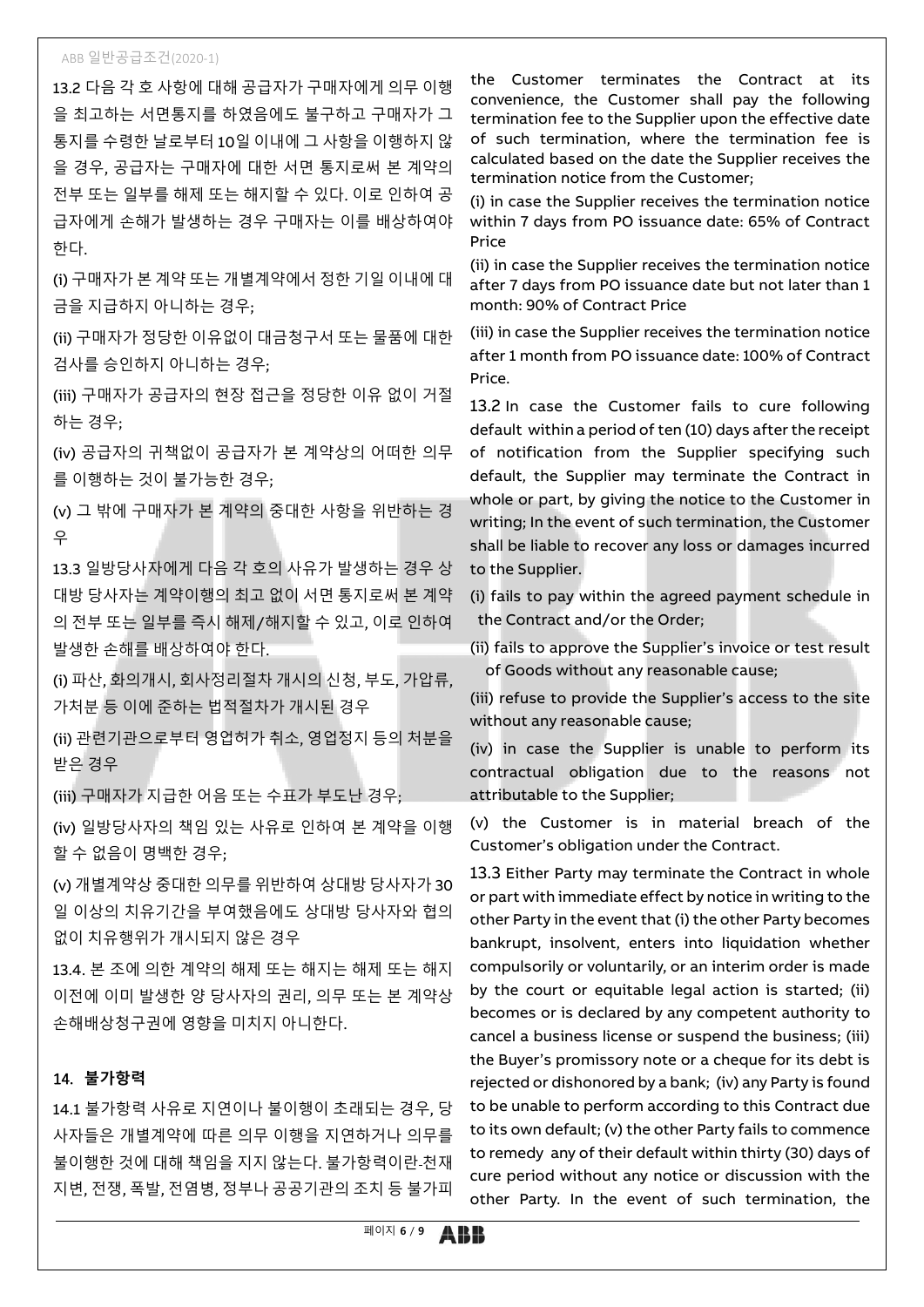하며, 해당 당사자의 합리적인 통제 밖에 있는 사태를 의미 한다. 해당 당사자는 불가항력 사유 발생 이후 합리적인 기 한내에 상대방 당사자에게 통지를 하여야 한다.

14.2 90일을 초과하여 불가항력 사유가 지속되는 경우, 어느 당사자든지 상대방 당사자에 대한 서면 통지를 통해 개별계 약을 해지할 수 있다. 각 당사자는 불가항력 사유의 영향을 최소화하기 위해 합리적인 노력을 기울여야 한다.

# 15. **권리의무의 양도금지**

본 계약의 일방당사자는 상대방 당사자의 사전 서면 동의 없 이 개별계약 또는 개별계약의 전부 또는 일부의 권리 및/또 는 의무를 양도하거나 승계, 이전할 수 없다.

# 16. **통지**

모든 통지는 적법하게 서명 한 후, 개별계약에 기재된 해당 당사자의 주소 또는 해당 당사자가 서면으로 통지하는 주소 로, 등기우편, 택배, 팩스 또는 이메일로 발송한다. 이메일 및 팩스를 통한 통지의 경우, 통지 수령 당사자가 발부한 서면 확인서가 필요하다. 공급자의 개별계약과 관련한 답신, 서 신, 정보 또는 문서는 개별계약에서 사용되는 언어로 기재되 어야 한다.

# 17. **권리포기**

개별계약의 어느 조건을 이행하거나 행사하지 않는 것은 그 조건을 포기하는 것에 해당하지 않으며, 추후 권리행사에 영 향을 주지 않는다.

# 18. **준거법 및 분쟁 해결**

본 계약 및 개별계약은 대한민국 법률이 적용되고, 그에 따 라 해석된다. 개별계약과 관련해 발생하는 분쟁이 우호적으 로 해결될 수 없을 경우, 대한상사 중재원의 중재규칙 및 대 한민국법률에 따라 대한민국 서울에서 이루어지는 중재에 의해 그 분쟁을 최종 해결한다.

# 19. **가분성**

개별계약 어느 규정이 효력이 없거나 위법한 것으로 판명되 는 경우, 이는 다른 조항의 유효성 및 적법성에 영향을 미치 지 아니한다. 당사자들은 무효이거나 위법한 조항을 대체하 는 동일한 경제적 효과를 가지는 새로운 조항에 합의하기 위 하여 노력한다.

breaching Party shall be liable to compensate any loss or damages suffered by the non-breaching Party.

13.4. Termination under this Clause shall not affect any rights, obligation, claim for damages that already occurred to the Parties prior to the termination.

# **14. FORCE MAJEURE**

14.1 Neither Party will be liable for any delay or failure to perform its obligations under a Contract if the delay or failure results from an event of Force Majeure. Force Majeure means an event that is unavoidable and outside the reasonable control of the affected Party, provided that it cannot overcome such event despite all reasonable efforts, such as but not limited to, natural disasters, wars, explosions, epidemics, acts of government authorities and/or public agencies. The affected Party shall provide the notices to the other Party within the reasonable period from occurrence of the Force Majeure event.

14.2 If a Force Majeure event exceeds ninety (90) calendar days, either Party may terminate the Contract forthwith by written notice without liability. Each Party shall use all reasonable efforts to minimize the effects of the Force Majeure event.

# **15. ASSIGNMNET**

Neither Party shall assign, delegate, nor transfer the Contract in whole or in part, any of its rights and/or obligation hereunder without prior written consent of the other Party.

#### **16. NOTICES**

Any notice must be given duly signed by registered mail, courier, fax or by e-mail to the address of the relevant Party as stated in the Contract or to such other address as such Party may have notified in writing. E-mail and fax require written confirmation of the receiving Party. Sup-plier's reply, correspondence, information or documentation related to the Contract must be provided in the language used in the Contract.

# **17. WAIVERS**

Failure to enforce or exercise any term of the Contract does not constitute a waiver of such term and does not affect the right later to enforce such or any other term therein contained.

#### **18. GOVERNING LAW AND DISPUTE**